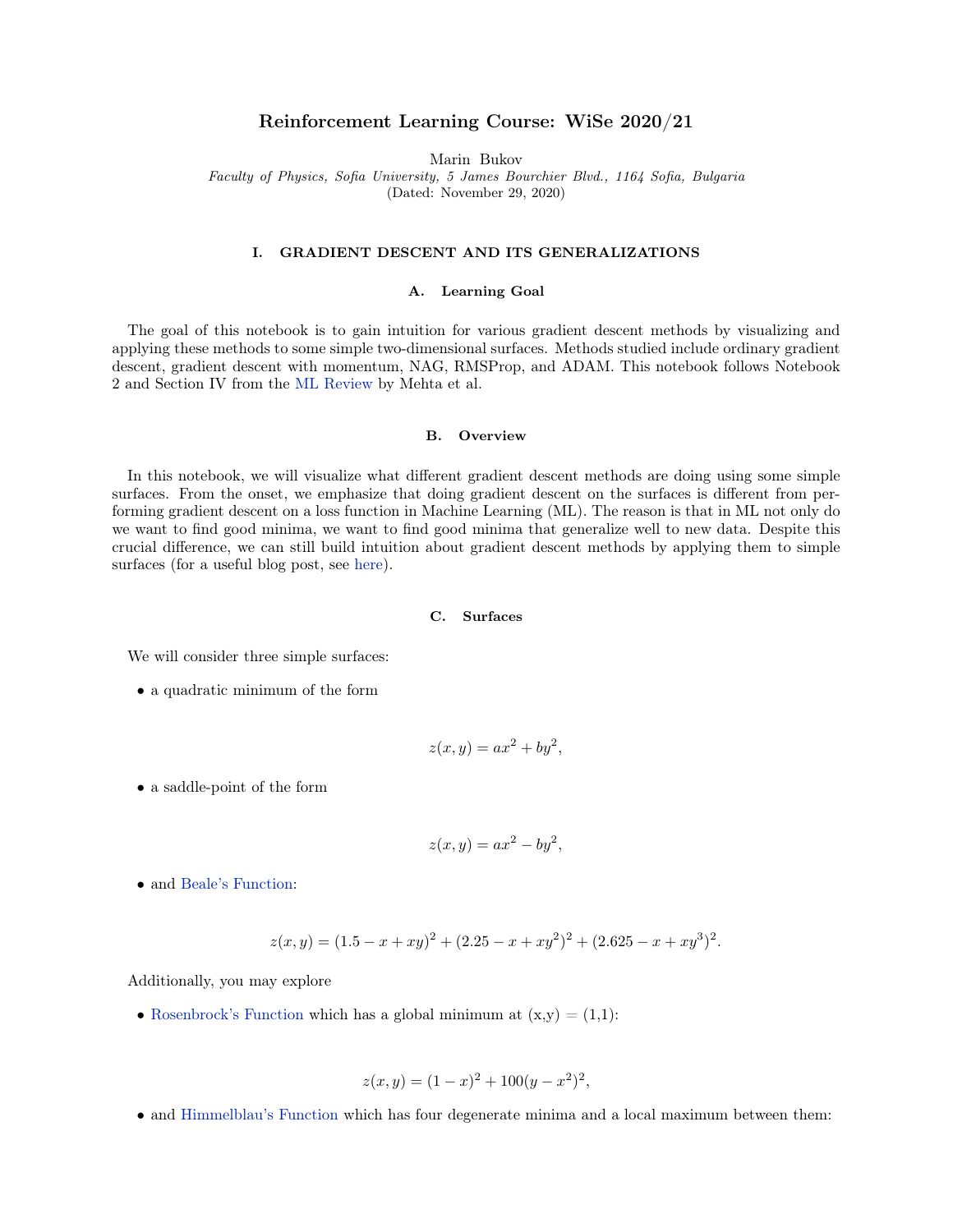```
z(x, y) = (x^{2} + y - 11)^{2} + (x + y^{2} - 7)^{2},
```
The last three are non-convex functions often used to test optimization problems. These surfaces can be plotted using the cells below.

```
In [1]: #This cell sets up basic plotting functions we will use to visualize the gradient
       descent routines.
        #Make plots interactive
        %matplotlib notebook
        #Make plots static
        #%matplotlib inline
        #Make 3D plots
        from mpl_toolkits.mplot3d import Axes3D
        import matplotlib.pyplot as plt
        from matplotlib import cm
        from IPython.display import HTML
        from matplotlib.colors import LogNorm
        #Import Numpy
        import numpy as np
        #Define function for plotting
        def plot\_surface(x, y, z, azim=-60, elev=40, dist=10, canap='jet'):
            fig = plt.figure()ax = fig.add\_subplot(111, projection='3d')plot_args = {'rstride': 1, 'cstride': 1, 'cmap':cmap,
                     'linewidth': 20, 'antialiased': True,
                     'vmin': -2, 'vmax': 2}
            ax.plot_surface(x, y, z, **plot_args)
            ax.view_init(azim=azim, elev=elev)
            ax.dist=dist
            ax.set_xlim(-1, 1)ax.set_ylim(-1, 1)ax.set_zlim(-2, 2)plt.xticks([-1, -0.5, 0, 0.5, 1], ["-1", "-1/2", "0", "1/2", "1"])
           plt.yticks([-1, -0.5, 0, 0.5, 1], ["-1", "-1/2", "0", "1/2", "1"])
            ax.set_zticks([-2, -1, 0, 1, 2])
            ax.set_zticklabels(["-2", "-1", "0", "1", "2"])
            ax.set_xlabel("x", fontsize=18)
            ax.set_ylabel("y", fontsize=18)
            ax.set_zlabel("z", fontsize=18)
            return fig, ax;
        def overlay_trajectory_quiver(ax,obj_func,trajectory, color='k'):
           xs=trajectory[:,0]
```

```
ys=trajectory[:,1]
```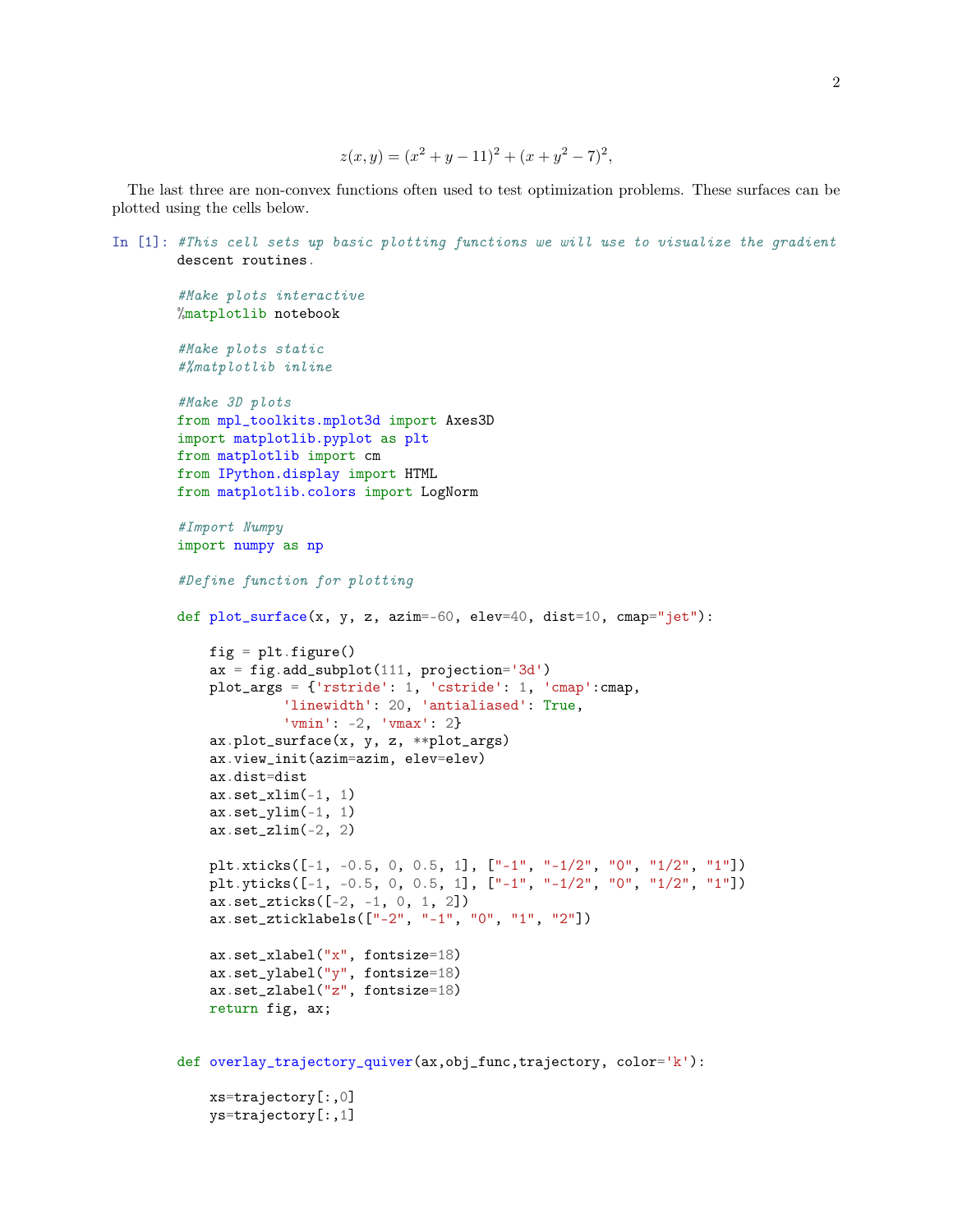```
zs=obj_func(xs,ys)
            ax.quiver(xs[:-1], ys[-1], zs[-1], xs[1:]-xs[:-1],
        ys[1:] -ys[-1], zs[1:] -zs[-1], color=color,arrow.length\_ratio=0.3)return ax;
        def overlay_trajectory(ax,obj_func,trajectory,label,color='k'):
            xs=trajectory[:,0]
            ys=trajectory[:,1]
            zs=obj_func(xs,ys)
            ax.plot(xs,ys,zs, color, label=label)
            return ax;
        def overlay_trajectory_contour(ax,trajectory, label,color='k', lw=2,\mu,→plot_marker=False):
            xs=trajectory[:,0]
            ys=trajectory[:,1]
            ax.plot(xs,ys, color, label=label,lw=lw)
            if plot_marker:
                ax.plot(xs[-1],ys[-1], color+'>', markersize=10)return ax;
In [2]: #DEFINE SURFACES WE WILL WORK WITH
        #Define monkey saddle and gradient
        def monkey_saddle(x,y):
            return x**3 - 3*x*y**2
        def grad_monkey_saddle(params):
           x=params[0]
            y=params[1]
            grad_x= 3*x**2-3*y**2
            grad_y = -6*xyreturn [grad_x,grad_y]
        #Define saddle surface
        def saddle_surface(x,y,a=1,b=1):
            return a*x**2-b*y**2
        def grad_saddle_surface(params,a=1,b=1):
            x=params[0]
            y=params[1]
            grad_x= a*x
            grad_y = -1 * b * yreturn [grad_x,grad_y]
        # Define minima_surface
        def minima_surface(x,y,a=1,b=1):
            return a*x**2+b*y**2-1
        def grad_minima_surface(params,a=1,b=1):
            x=params[0]
```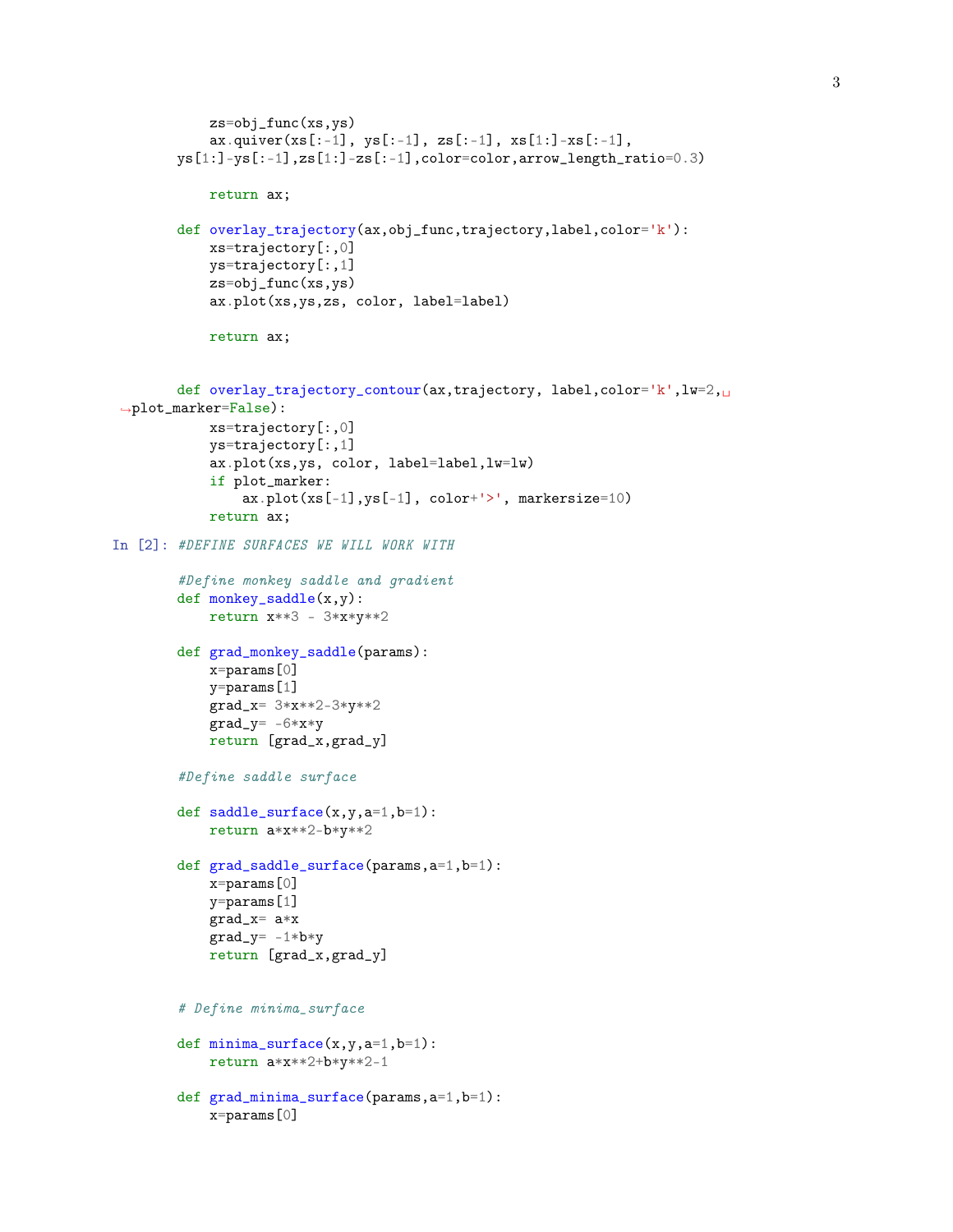```
y=params[1]
           grad_x= 2*a*x
           grad_y= 2*b*y
           return [grad_x,grad_y]
        def beales_function(x,y):
           return (1.5-x+x*y)**2 + (2.25-x+x*y**2)**2 + (2.625-x+x*y**3)**2
        def grad_beales_function(params):
           x=params[0]
            y=params[1]
           grad_x=2*(1.5-x+x*y)*(-1+y)+2*(2.25-x+x*y*x2)*(-1+y*x2)+2*(2.\rightarrow 625-x+x*y**3)*(-1+y**3)grad_y=2*(1.5-x+x*y)*x+4*(2.25-x+x*y**2)*x*y+6*(2.625-x+x*y**3)*x*y**2
            return [grad_x,grad_y]
        def contour_beales_function():
           #plot beales function
           x, y = np.meshgrid(np.arange(-4.5, 4.5, 0.1), np.arange(-4.5, 4.5, 0.1))
           fig, ax = plt.subplots(figsize=(10, 6))z = beales_function(x, y)cax = ax.contour(x, y, z, levels=np.logspace(0, 5, 35), norm=LogNorm(),
        cmap="RdYlBu_r")
           ax.plot(3,0.5, 'r*', markersize=18)ax.set_xlabel('$x$')
           ax.set_ylabel('$y$')
            ax.set_xlim((-4.5, 4.5))ax.set_ylim((-4.5, 4.5))
           return fig,ax
        #Make plots of surfaces
       plt.close() # closes previous plots
        x, y = np.mgrid[-1:1:31j, -1:1:31j]In [3]: fig1,ax1=plot_surface(x,y,monkey_saddle(x,y))
       plt.show()
<IPython.core.display.Javascript object>
<IPython.core.display.HTML object>
In [4]: fig2,ax2=plot_surface(x,y,saddle_surface(x,y))
       plt.show()
<IPython.core.display.Javascript object>
<IPython.core.display.HTML object>
```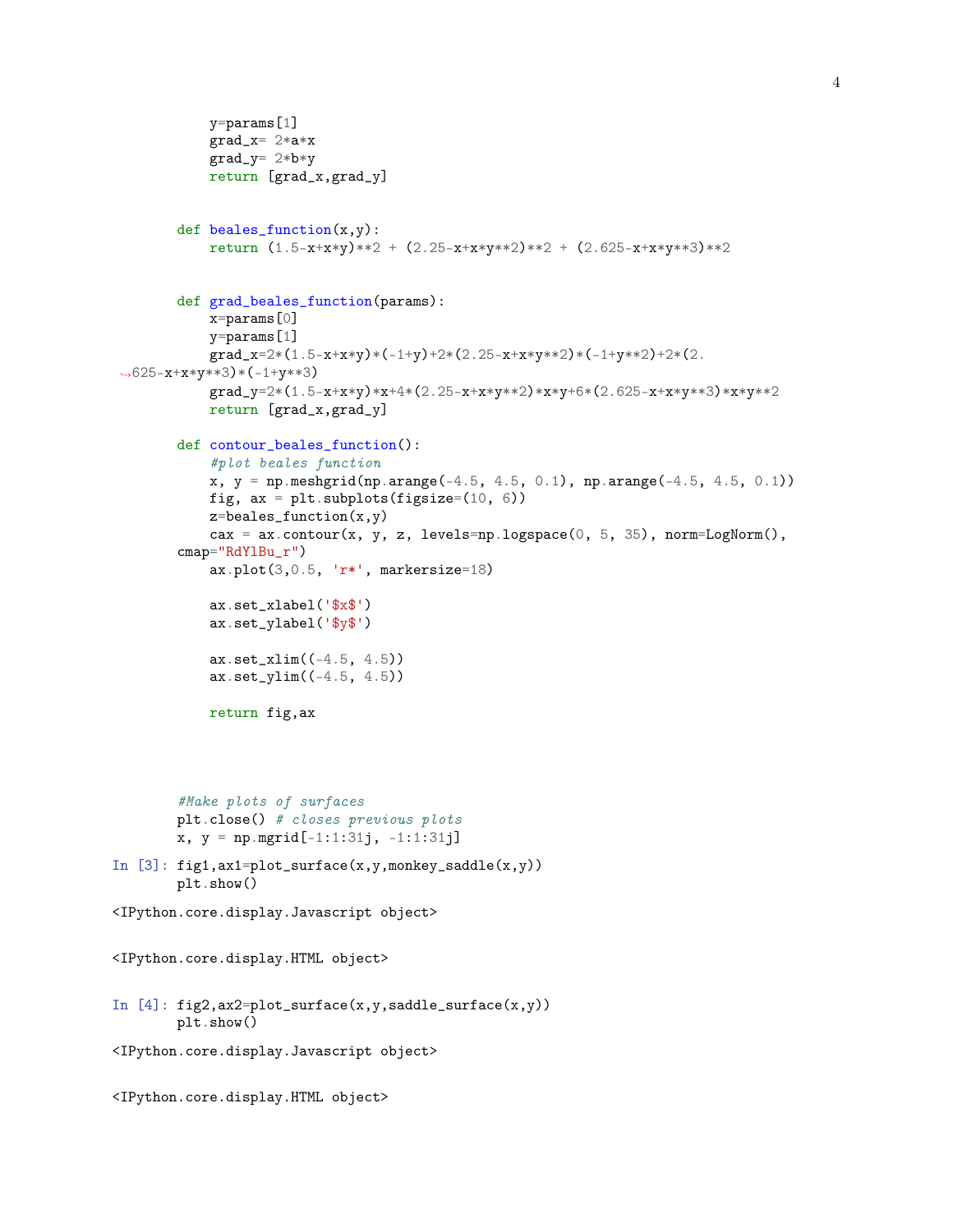In  $[6]$ : fig3, ax3=plot\_surface(x, y, minima\_surface(x, y, 5), 0) plt.show()

<IPython.core.display.Javascript object>

<IPython.core.display.HTML object>

In [7]: #Make plots static %matplotlib inline

```
#Contour plot of Beale's Function
fig4,ax4 = contour_beales_function()
plt.show()
```


D. Gradient Descent with and without Momentum

We want to visualize various gradient descent algorithms used in machine learning. We will be especially interested in trying to understand how various hyperparameters – especially the learning rate – affect our performance. Here, we confine ourselves primarily to looking at the performance in the absence of noise. However, we encourage the reader to experiment with playing with the noise strength below and seeing what differences introducing stochasticity makes.

Throughout, we denote the parameters by  $\theta$  and the energy function we are trying to minimize by  $E(\theta)$ .

## 1. Gradient Descent

We start by considering a simple gradient descent method. In this method, we will take steps in the direction of the local gradient. Given some parameters  $\theta$ , we adjust the parameters at each iteration so that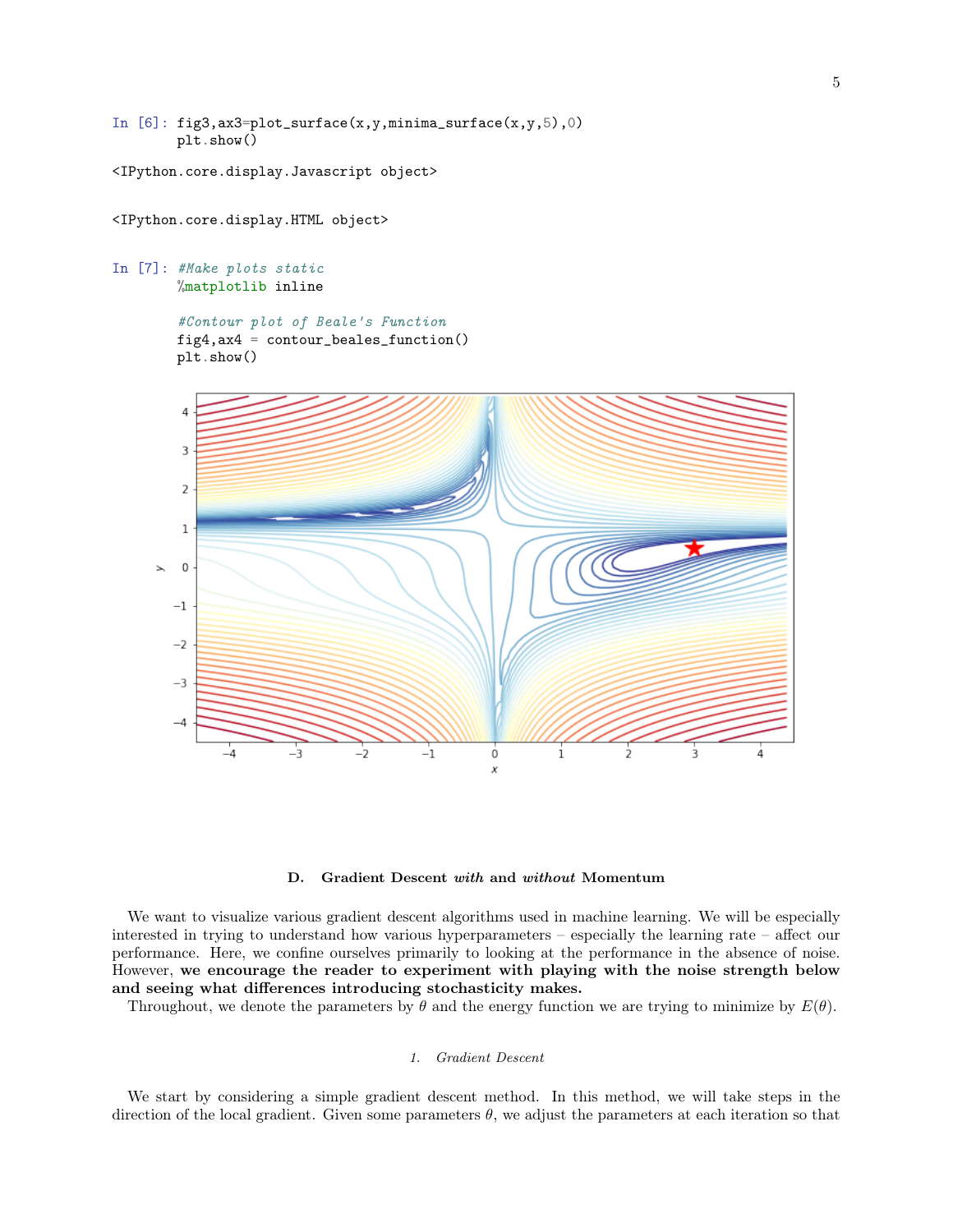where we have introduced the learning rate/step size  $\alpha_t$  that controls how large a step we take. In general, the algorithm is extremely sensitive to the choice of  $\alpha_t$ . If  $\alpha_t$  is too large, then one can wildly oscillate around a minimum, and miss important structure at small scales. This problem is amplified if our gradient computations are noisy and inexact (as is often the case in machine learning applications). If  $\alpha_t$  is too small, then the learning/minimization procedure becomes extremely slow. This raises the natural question: What sets the natural scale for the learning rate and how can we adaptively choose it?

#### 2. Gradient Descent with Momentum

One problem with gradient descent is that it has no memory of where the "ball rolling down the hill" comes from. This can be an issue when there are many shallow minima in our landscape. If we make an analogy with a ball rolling down a hill, the lack of memory is equivalent to having no inertia or momentum (i.e. completely overdamped dynamics). Without momentum, the ball has no kinetic energy and cannot climb out of shallow minima.

Momentum becomes especially important when we start thinking about stochastic gradient descent with noisy, stochastic estimates of the gradient. In this case, we should remember where we were coming from and not react drastically to each new update.

Inspired by this, we can add a memory or momentum term to the stochastic gradient descent term above:

$$
\rho_t = \gamma \rho_{t-1} + \alpha_t \nabla_{\theta} E(\theta_t), \theta_{t+1} = \theta_t - \rho_t,
$$

with  $0 \leq \gamma < 1$  called the momentum parameter. When  $\gamma = 0$ , this reduces to ordinary gradient descent, and increasing  $\gamma$  increases the inertial contribution to the gradient. From the equations above, we can see that typical memory lifetimes of the gradient is given by  $(1 - \gamma)^{-1}$ . For  $\gamma = 0$  as in gradient descent, the lifetime is just one step. For  $\gamma = 0.9$ , we typically remember a gradient for ten steps. We will call this gradient descent with classical momentum or GDM for short.

A final widely used variant of gradient descent with momentum is called the Nesterov Accelerated Gradient (NAG). In NAG, rather than calculating the gradient at the current position, one calculates the gradient at the position momentum will carry us to, at time  $t + 1$ , namely,  $\theta_t - \gamma \rho_{t-1}$ . Thus, the update becomes

$$
\rho_t = \gamma \rho_{t-1} + \alpha_t \nabla_{\theta} E(\theta_t - \gamma \rho_{t-1}) \theta_{t+1} = \theta_t - \rho_t
$$

In the following, you have to write three routines, one for gd, gd\_with\_mom, and NAG.

```
In [16]: #####################################################################
         # simple Gradient Descent, Gradient Descent with Momentum, and NAG. #
         #####################################################################
         "''"grad: function object
             function which computes the gradient at a position [x, y] of the surface.
         init: list
             initial parameters [x,y] to start the descent from.
         n_epochs: int
             number of iterations for the algorithm. Default is 1000.
         alpha: double
             learning rate / stepsize parameter. Default is 10**-4.
         gamma: double (0.0 <= gamma < 1.0)
             momentum parameter:
         noise_strength: double
             defines overall scale of noise, as in `noise_strength *
```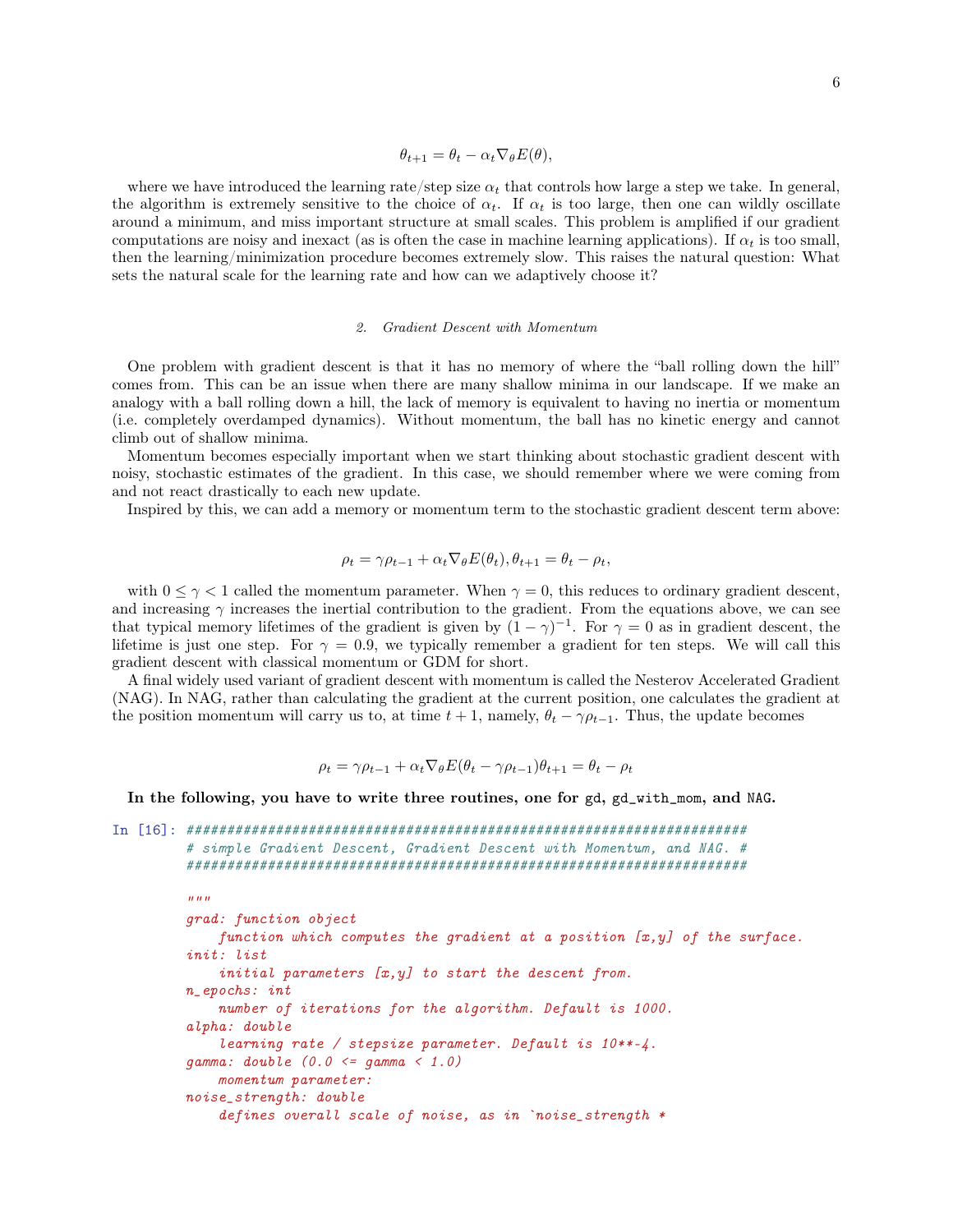```
np.random.randn(params.size)`. Default is 0.0.
"''"def GD(grad, init, N_steps=1000, alpha=1E-4, noise_strength=0):
   params = np.array(int)param_traj = np.zeros([N_steps+1,2])
   param_train[0] = initrho = 0.0for j in range(N_steps):
        noise = noise_strength*np.random.randn(params.size)
        rho = alpha * (np.array(grad(params)) + noise)params = params - rho
        param_train[j+1] = paramsreturn param_traj
def GDM(grad, init, N_steps=5000, alpha=1E-4, gamma=0.9, noise_strength=0):
   params = np.array(init)
   param_train = np.zeros([N_steps+1,2])param_traj[0] = init
   rho = 0.0for j in range(N_steps):
        noise = noise_strength*np.random.randn(params.size)
        rho = gamma *rho + alpha * (np.array(grad(params)) + noise)params = params-rho
       param_train = params
   return param_traj
def NAG(grad, init, N_steps=5000, alpha=1E-4, gamma=0.9, noise_strength=0):
   params = np.array(init)
   param_train = np.zeros([N_steps+1,2])param_train[0] = initrho = 0.0for j in range(N_steps):
        noise = noise_strength*np.random.randn(params.size)
        params_nesterov = params-gamma*rho
        rho = gamma*rho + alpha*(np.array(grad(params_nesterov)) + noise)
        params = params - rho
       param_train[i+1] = paramsreturn param_traj
```
#### E. Experiments with GD, GDM, and NAG

Before introducing more complicated algorithms, let us experiment with these methods to gain some intuition.

Let us look at the dependence of GD on learning rate in a simple quadratic minimum of the form  $z =$  $ax^2 + by^2 - 1$ . Make plots below for  $\alpha = 0.1, 0.5, 1, 1.01$  and  $a = 1$  and  $b = 1$ . **NB:** to do this, you would have to add additional arguments to the function GD above in order to pass the new values of a and b; otherwise the default values a=1 and b=1 will be used by the gradient.

- What are the qualitatively different behaviors that arise as  $\alpha$  is increased?
- What does this tell us about the importance of choosing learning parameters? How do these change if we change  $a$  and  $b$  above? In particular how does anisotropy change the learning behavior?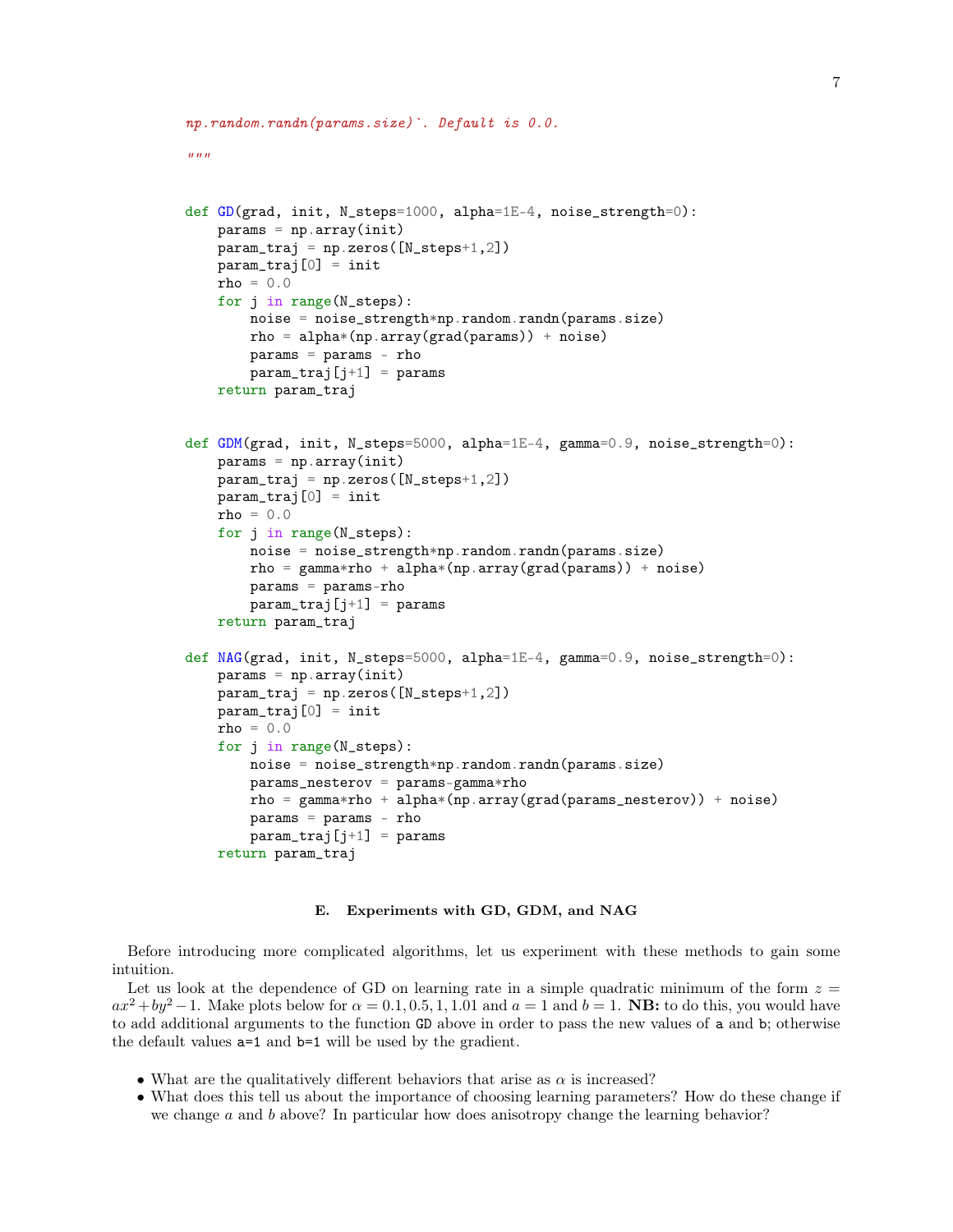- Make similar plots for GDM and NAG? How do the learning rates for these procedures compare with those for GD?
- How do the above result change if we add noise? What happens if we vary the noise strength?

```
In [17]: # Investigate effect of learning rate in GD
```

```
a, b = 1.0, 1.0x, y = np.meshgrid(np.arange(-4.5, 4.5, 0.2), np.arange(-4.5, 4.5, 0.2))
        z=np.abs(minima_surface(x,y,a,b))plt.close()
       fig, ax = plt.subplots(figsize=(10, 6))ax.contour(x, y, z, levels=np.logspace(0.0, 5, 35), norm=LogNorm(),\Box\rightarrowcmap="RdYlBu_r")
       ax.plot(0,0, 'r*', markersize=18)#initial point
        init1=[-2,4]init2=[-1.7,4]
        init3=[-1.5,4]
        init4=[-3,4.5]
        alpha1=0.1
        alpha2=0.5
        alpha3=1.0
        alpha4=1.01
        gd_1=GD(grad_minima_surface,init1, N_steps=100, alpha=alpha1)
        gd_2=GD(grad_minima_surface,init2, N_steps=100, alpha=alpha2)
        gd_3=GD(grad_minima_surface,init3, N_steps=100, alpha=alpha3)
        gd_4=GD(grad_minima_surface,init4, N_steps=10, alpha=alpha4)
        overlay_trajectory_contour(ax,gd_4,'$\\alpha={}$'.format(alpha4),'c-o' , lw=0.5)
        overlay_trajectory_contour(ax,gd_3,'$\\alpha={}$'.format(alpha3),'m->' , lw=0.5)
        overlay_trajectory_contour(ax,gd_1,'$\\alpha={}$'.format(alpha1),'g--*', lw=0.5)
        overlay_trajectory_contour(ax,gd_2,'$\\alpha={}$'.format(alpha2),'b-<' , lw=0.5)
```
plt.legend() plt.show()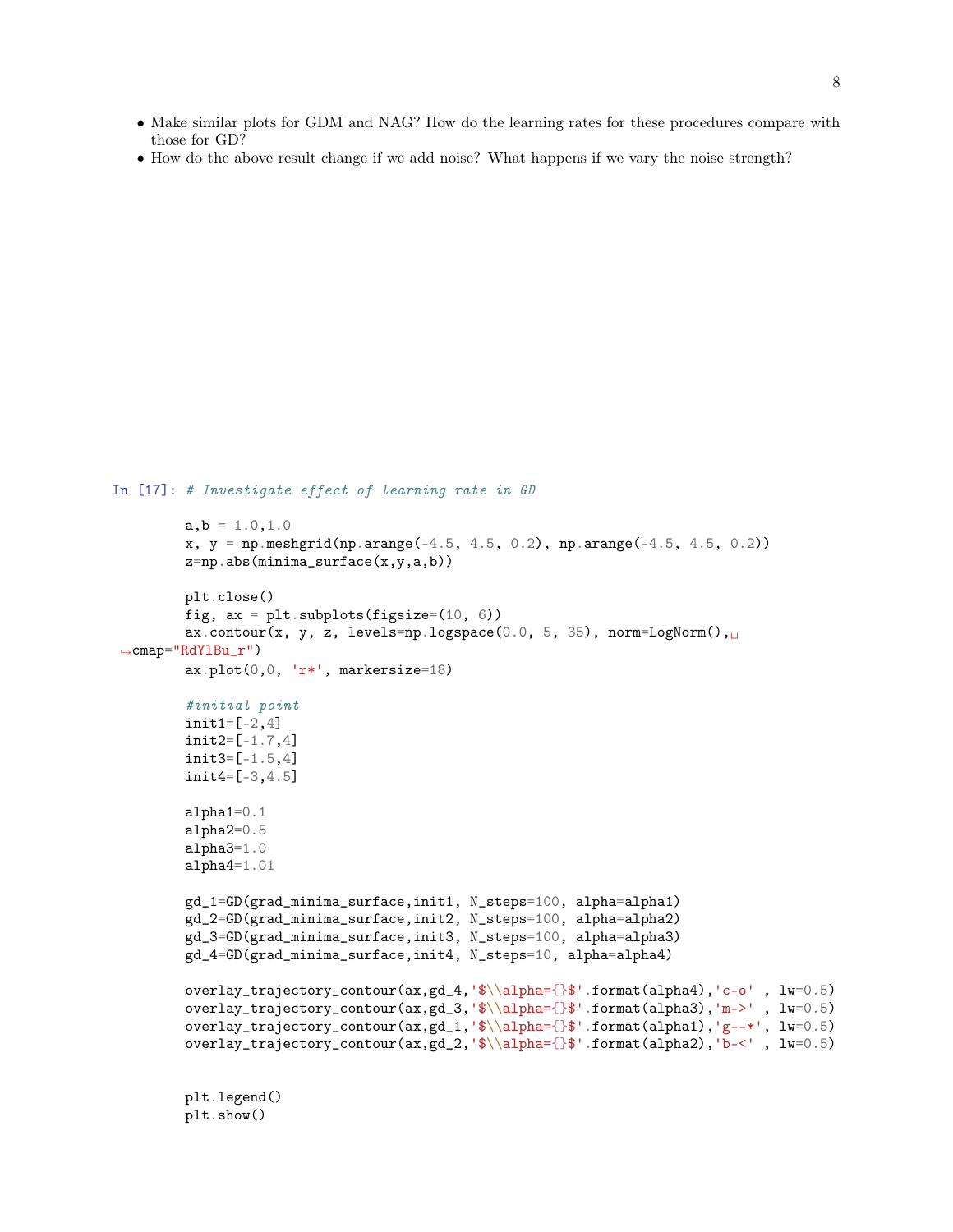

## F. Algorithms that Estimate the Second Moment of the Gradient

Stochastic gradient descent, with and without momentum, can benefit by using parameter-dependent gradient updates. This is because steps in different directions need to be taken at a different pace. This can be accomplished by defning an effective, parameter-dependent gradient update.

As discussed in class in the context of Newton's method, this presents a number of dilemmas. The learning rate is limited by the steepest direction which can change depending on where in the landscape we are. To circumvent this problem, ideally our algorithm would take large steps in shallow, flat directions and small steps in steep, narrow directions. Second-order methods accomplish this by calculating or approximating the Hessian and normalizing the learning rate by the curvature. However, this is very computationally expensive for extremely large models. Ideally, we would like to be able to adaptively change our step size to match the landscape without paying the steep computational price of calculating or approximating Hessians.

Recently, a number of methods have been introduced that accomplish this by tracking not only the gradient but also the second moment of the gradient. These methods include AdaGrad, AdaDelta, RMS-Prop, and ADAM. Here, we discuss the latter of these two as representatives of this class of algorithms.

#### 1. RMS prop (Root-Mean-Square propagation)

In RMS prop (Root-Mean-Square propagation), in addition to keeping a running average of the first moment of the gradient, we also keep track of the second moment through a moving average. The update rule for RMS prop is given by

$$
\mathbf{g}_t = \nabla_{\theta} E(\boldsymbol{\theta}) \mathbf{v}_t = \beta \mathbf{v}_{t-1} + (1 - \beta) \mathbf{g}_t^2 \boldsymbol{\theta}_{t+1} = \boldsymbol{\theta}_t - \alpha_t \frac{\mathbf{g}_t}{\sqrt{\mathbf{v}_t + \epsilon}},
$$

where β controls the averaging time of the second moment and is typically taken to be about  $\beta = 0.9$ ,  $\alpha_t$  is a learning rate typically chosen to be  $10^{-3}$ , and  $\epsilon \sim 10^{-8}$  is a small regularization constant to prevent divergences. It is clear from this formula that the learning rate is reduced in directions where the norm of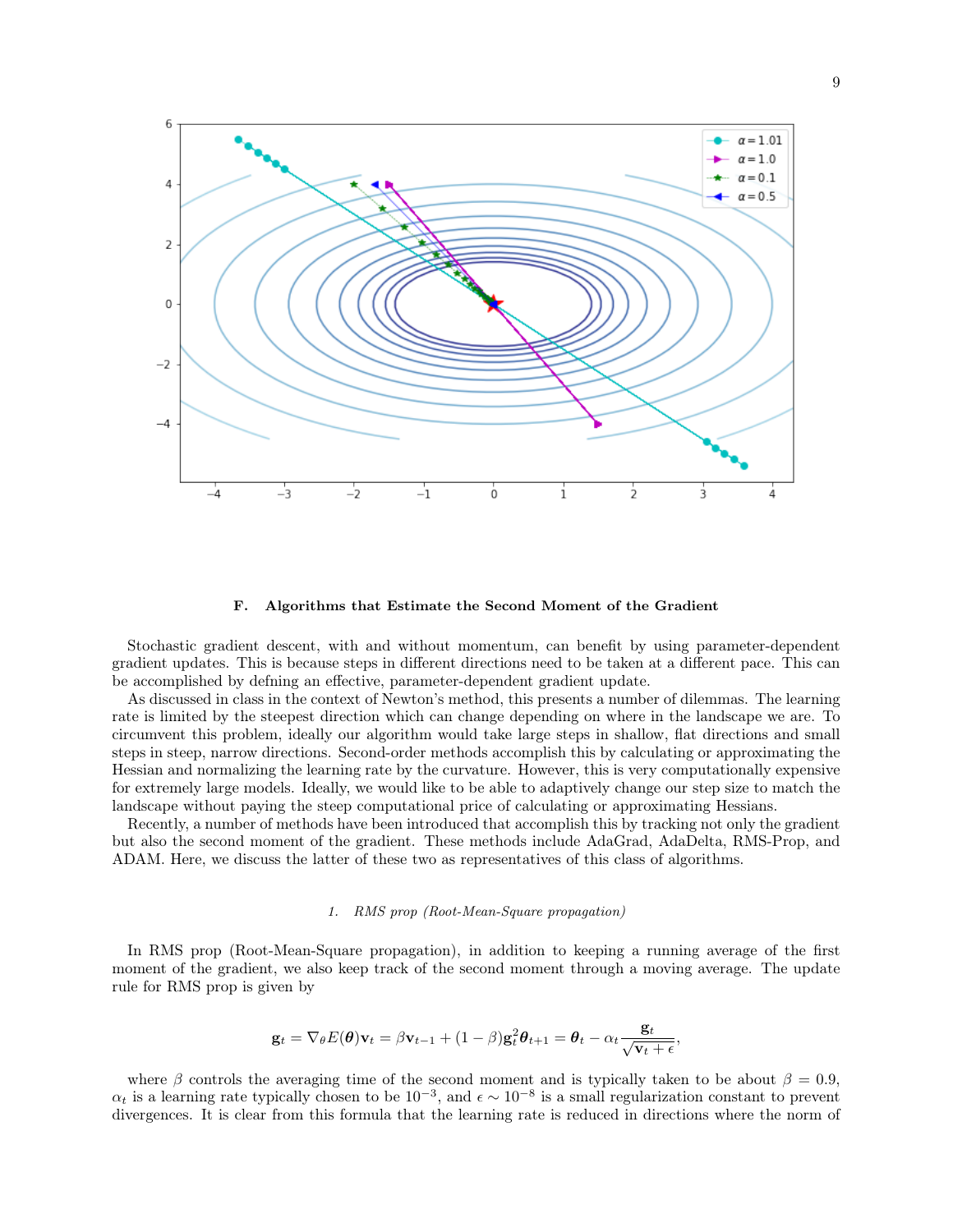,

the gradient is consistently large. This greatly speeds up the convergence by allowing us to use a larger learning rate for flat directions.

### 2. ADAM

A related algorithm is given by the ADAM optimizer. In ADAM, we keep a running average of both the first and second moment of the gradient and use this information to adaptively change the learning rate for different parameters. In addition to keeping a running average of the first and second moments of the gradient, ADAM performs an additional bias correction to account for the fact that we are estimating the first two moments of the gradient using a running average (denoted by the hats in the update rule below). The update rule for ADAM is given by (with multiplication and division understood to be element wise operations)

$$
\mathbf{g}_t = \nabla_{\theta} E(\theta) \mathbf{m}_t = \beta_1 \mathbf{m}_{t-1} + (1 - \beta_1) \mathbf{g}_t \mathbf{v}_t = \beta_2 \mathbf{v}_{t-1} + (1 - \beta_2) \mathbf{g}_t^2 \hat{\mathbf{m}}_t = \frac{\mathbf{m}_t}{1 - \beta_1^t} \hat{\mathbf{v}}_t = \frac{\mathbf{v}_t}{1 - \beta_2^t} \theta_{t+1} = \theta_t - \alpha_t \frac{\hat{\mathbf{m}}_t}{\sqrt{\hat{\mathbf{v}}_t + \epsilon}}
$$

where  $\beta_1$  and  $\beta_2$  set the memory lifetime of the first and second moment and are typically take to be 0.9 and 0.99 respectively, and  $\alpha$  and  $\epsilon$  are identical to RMSprop. Here,  $\beta_j^t$  stands for  $\beta$  to the power t. In the following, you have to write routines for RMSProp and ADAM.

```
In [12]: ################################################################################
         # Methods that exploit first and second moments of gradient: RMS-PROP and ADAM #
         ################################################################################
         "''"grad: function object
             function which computes the gradient at a position [x,y] of the surface.
         init: list
             initial parameters [x,y] to start the descent from.
         N_steps: int
             number of iterations for the algorithm. Default is 1000.
         alpha: double
             learning rate / stepsize parameter. Default is 10**-4.
         gamma: double (0.0 \leq g \leq g)momentum parameter:
         beta, beta_1, beta_2: double
             parameters controlling the averaging time of the gradient moments.
         noise_strength: double
             defines overall scale of noise, as in `noise_strength *
         np.random.randn(params.size)`. Default is 0.0.
         "''"def rms_prop(grad, init, N_steps=5000, alpha=1E-3, beta=0.9, epsilon=10**-8,
         noise_strength=0):
             params=np.array(init)
             param_traj=np.zeros([N_steps+1,2])
             param_traj[0]=init
             v=0.0;
             for j in range(N_steps):
                 noise=noise_strength*np.random.randn(params.size)
                 g=np.array(grad(params))+noise
                 v=beta* v+(1-beta)*gx*g
```
params= params-alpha\*np.divide(g,np.sqrt(v+epsilon))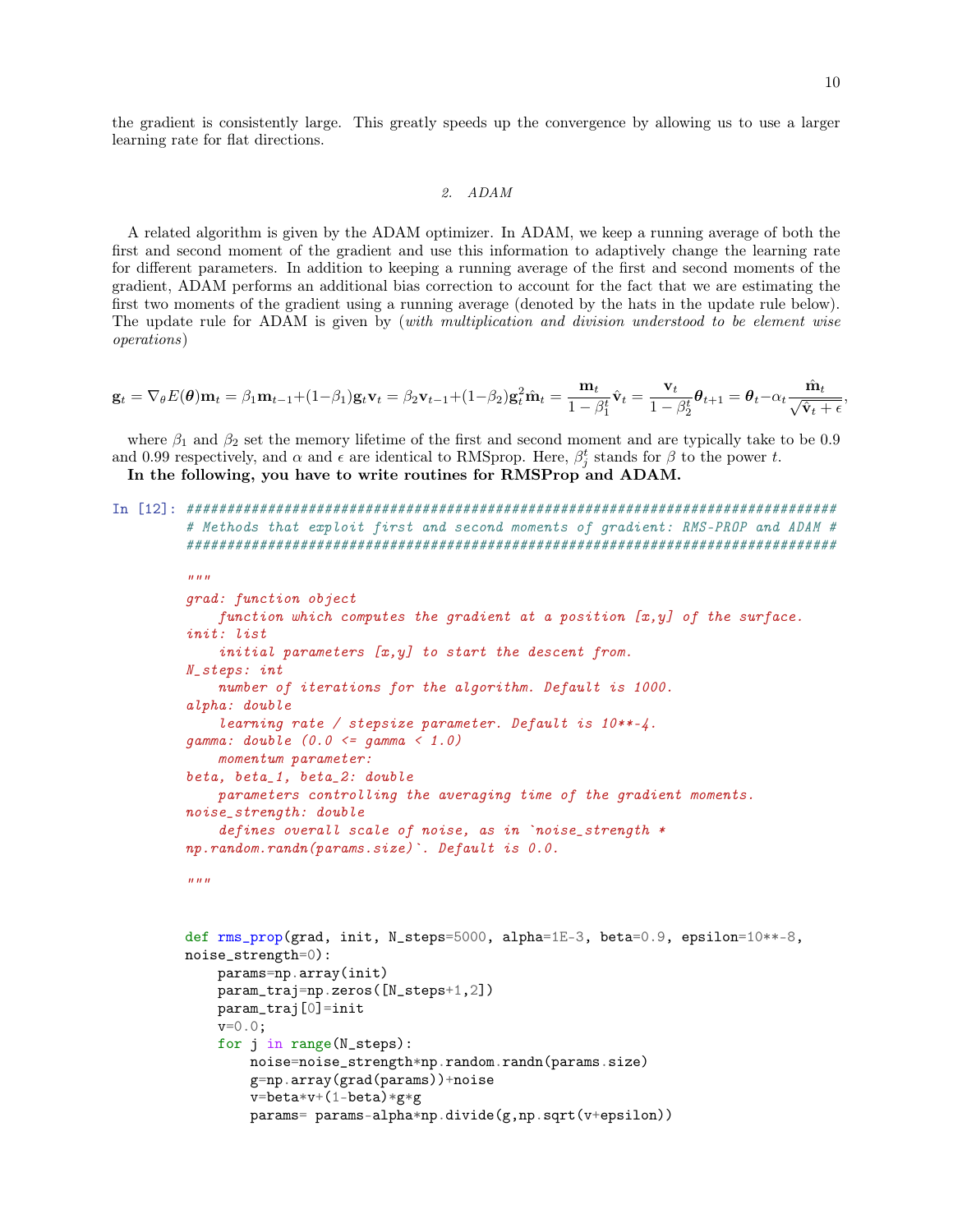```
param_traj[j+1]=params
            return param_traj
        def adam(grad, init, N_steps=5000, alpha=1E-4, beta_1=0.9, beta_2=0.99,\Box,→epsilon=10**-8,
        noise_strength=0):
            params=np.array(init)
            param_traj=np.zeros([N_steps+1,2])
            param_traj[0]=init
            m=0.0;
            v=0.0;
            for j in range(N_steps):
                 noise=noise_strength*np.random.randn(params.size)
                 g=np.array(grad(params))+noise
                 m = beta_1 * m + (1.0 - beta_1) * gv = beta_2 * v + (1 - beta_2) * g * gm_{h}at=m/(1.0-beta_{1}**(j+1))
                 v_{\text{}hat=v/(1-beta_{\text{}2}**(j+1))params=params-alpha*np.divide(m_hat,np.sqrt(v_hat+epsilon))
                 param_traj[j+1]=params
            return param_traj
```
## G. Experiments with ADAM and RMSprop

In this section, we will experiment with ADAM and RMSprop. To do so, we will use Beale's function (see above) – a function commonly used in optimization protocols:

$$
f(x,y) = (1.5 - x + xy)^{2} + (2.25 - x + xy^{2})^{2} + (2.625 - x + xy^{3})^{2}.
$$

This function has a global minimum at  $(x, y) = (3, 0.5)$ . We will use GD, GDM, NAG, RMSprop, and ADAM to find minima starting at different initial conditions.

One of the things you should experiment with is the learning rate and the number of steps,  $N_{\text{steps}}$  we take. Initially, we have set  $N_{\text{steps}} = 10^4$  and the learning rate for ADAM/RMSprop to  $\alpha = 10^{-3}$  and the learning rate for the remaining methods to  $10^{-6}$ .

- Examine the plot for these default values by changing the ititial parametesr init below (we have provided a set of four interesting cases, but feel free to explore more). What do you see?
- Make a plot when the learning rate of all methods is  $\alpha = 10^{-6}$ ? How does your plot change?
- Now set the learning rate for all algorithms to  $\alpha = 10^{-3}$ ? What goes wrong? Why?
- Explore what happens if you turn on and vary the noise strength parameter.

```
In [13]: plt.close()
          #Make static plot of the results
          Nsteps=int(1E+4)
          lr_l=1E-3
          lr_s = 1E-6init=np.array([4.0,3.0])
          \#init = np \cdot array([ -2.0, -4.0])\#init = np \cdot array([1.5, 1.5])\#init = np \cdot array([ -1.0, -0.1])noise_strength=0.0
```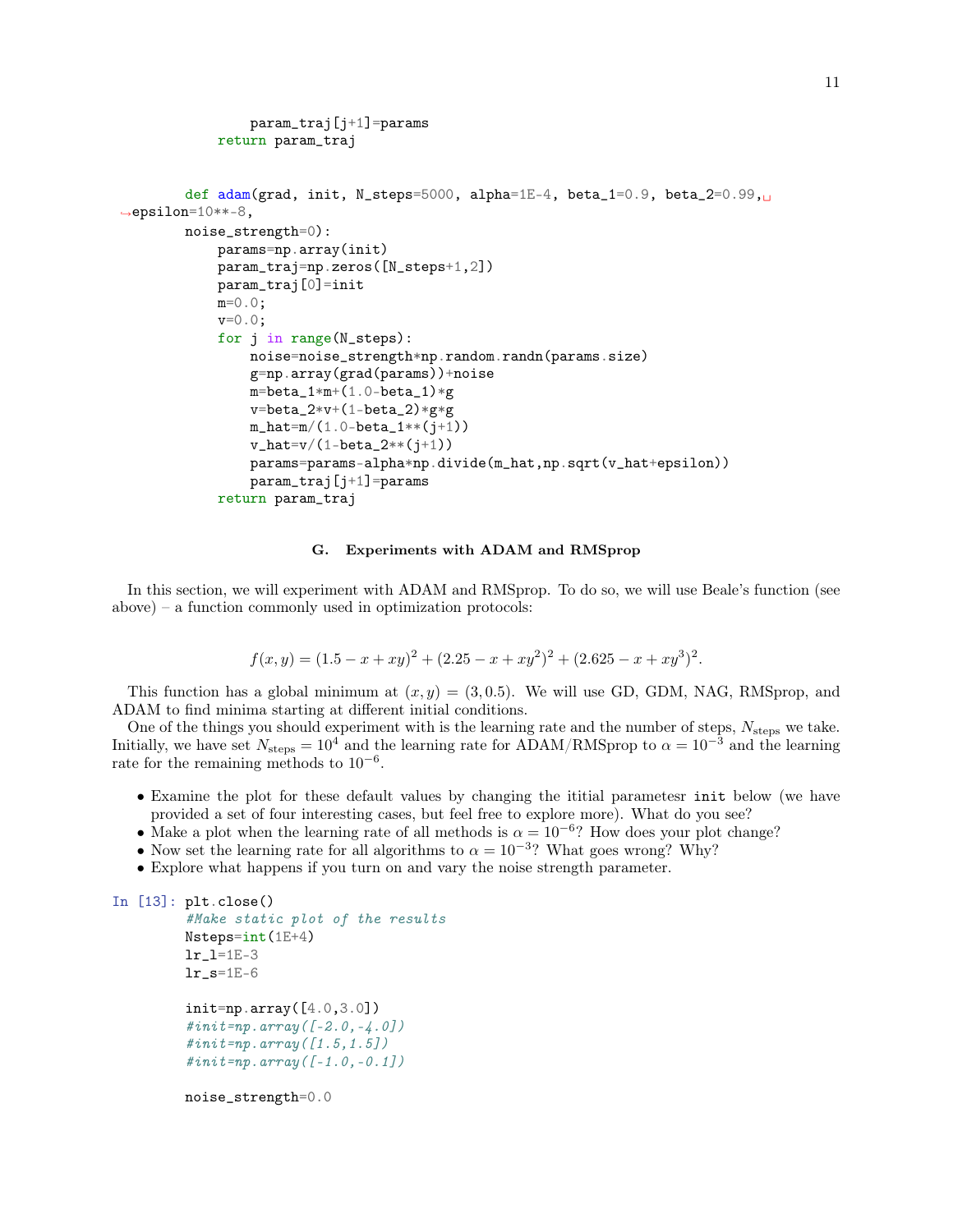```
gd\_trajectory = GD(grad\_beales_function, init, 10**5, alpha=lr_s,noise_strength=noise_strength)
        gdm\_trajectory = GDM(grad_beales_function, init,10**5, alpha=lr_s, gamma=0.
\rightarrow9,
        noise_strength=noise_strength)
        NAG\_trajectory = NAG(grad_beales_function, init, Nsteps, alpha=lr_s,\rightarrowgamma=0.9,
        noise_strength=noise_strength)
        rms_prop_trajectory = rms_prop(grad_beales_function, init, Nsteps, alpha=lr_l,\Box\rightarrowbeta=0.9,
        epsilon=10**-8, noise_strength=noise_strength)
        adam_trajectory = adam(grad_beales_function, init, Nsteps, alpha=lr_1,\Box\rightarrowbeta_1=0.9,
        beta_2=0.99, epsilon=10**-8, noise_strength=noise_strength)
        overlay_trajectory_contour(ax,gd_trajectory, 'GD', 'k', 
<sub>U</sub>
\rightarrowplot_marker=True)
        {\tt overlap\_trajectory\_contour(ax,gdm\_trajectory,}~~`GDM',~~`m',~~\sqcup~\rightarrowplot_marker=True)
        overlay_trajectory_contour(ax, NAG_trajectory, 'NAG', 'c--',
\rightarrowplot_marker=True)
        overlay_trajectory_contour(ax,rms_prop_trajectory,'RMSProp','b-.',
,→plot_marker=True)
        overlay_trajectory_contour(ax,adam_trajectory, 'ADAM', 'g', \Box\rightarrowplot_marker=True)
```
plt.legend() plt.show()

fig, ax=contour\_beales\_function()